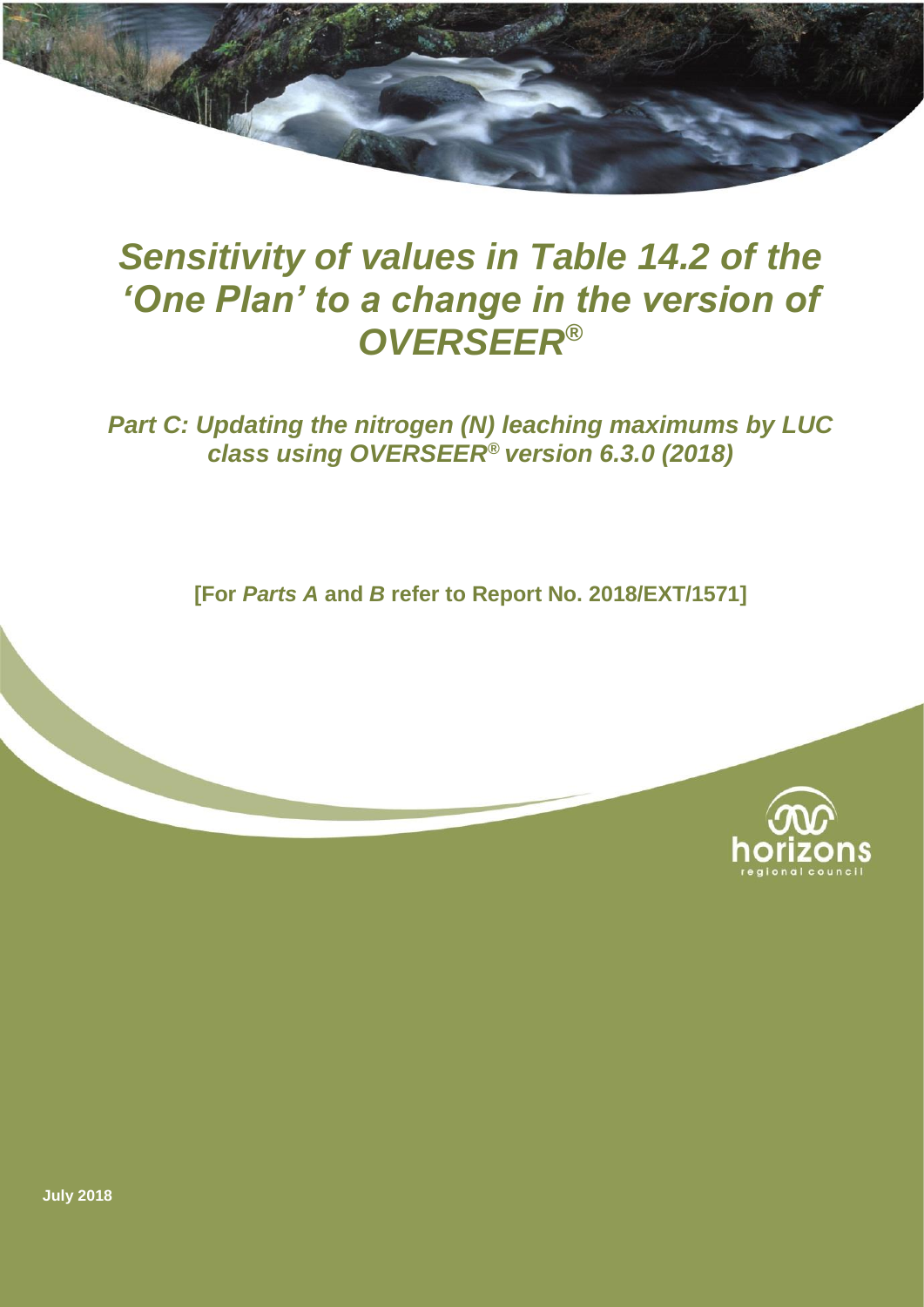#### **Prepared for:**

Barry Gilliland July 2018 Acting Manager Policy and Strategy <br>
Horizons Regional Council Council Council Council Council Report No. 2018/EXT/1599<br>
Report No. 2018/EXT/1599<br>
ISBN No. 978-1-98-853755-9 Palmerston North

ISBN No 978-1-98-853755-9

**Prepared by:** Dr. James Hanly Assoc. Prof. Dave Horne

Fertilizer and Lime Research Centre School of Agriculture & Environment Private Bag 11 222 Massey University Palmerston North [http://flrc.massey.ac.nz](http://flrc.massey.ac.nz/)

Phone: (06) 951 7854 Email**:** J.A.Hanly@massey.ac.nz

| <b>CONTACT</b>                   | 24 hr Freephone 0508 800 800                                                                                                                                                              | help@horizons.govt.nz                                                                               | www.horizons.govt.nz                                                                              |  |
|----------------------------------|-------------------------------------------------------------------------------------------------------------------------------------------------------------------------------------------|-----------------------------------------------------------------------------------------------------|---------------------------------------------------------------------------------------------------|--|
| <b>SERVICE</b><br><b>CENTRES</b> | Kairanga<br>Cnr Rongotea and<br>Kairanga-Bunnythorpe<br>Roads<br>Palmerston North<br><b>REGIONAL</b><br><b>HOUSES</b><br>Marton<br><b>Hammond Street</b><br>Taumarunui<br>34 Maata Street | <b>Palmerston North</b><br>11-15 Victoria Avenue<br><b>DEPOTS</b><br>Whanganui<br>181 Guyton Street | Levin<br>11 Bruce Road<br><b>Taihape</b><br>Torere Road<br>Ohotu<br>Woodville<br>116 Vogel Street |  |

**POSTAL** 

**ADDRESS** Horizons Regional Council, Private Bag 11025, Manawatu Mail Centre, Palmerston North 4442 F 06 9522 929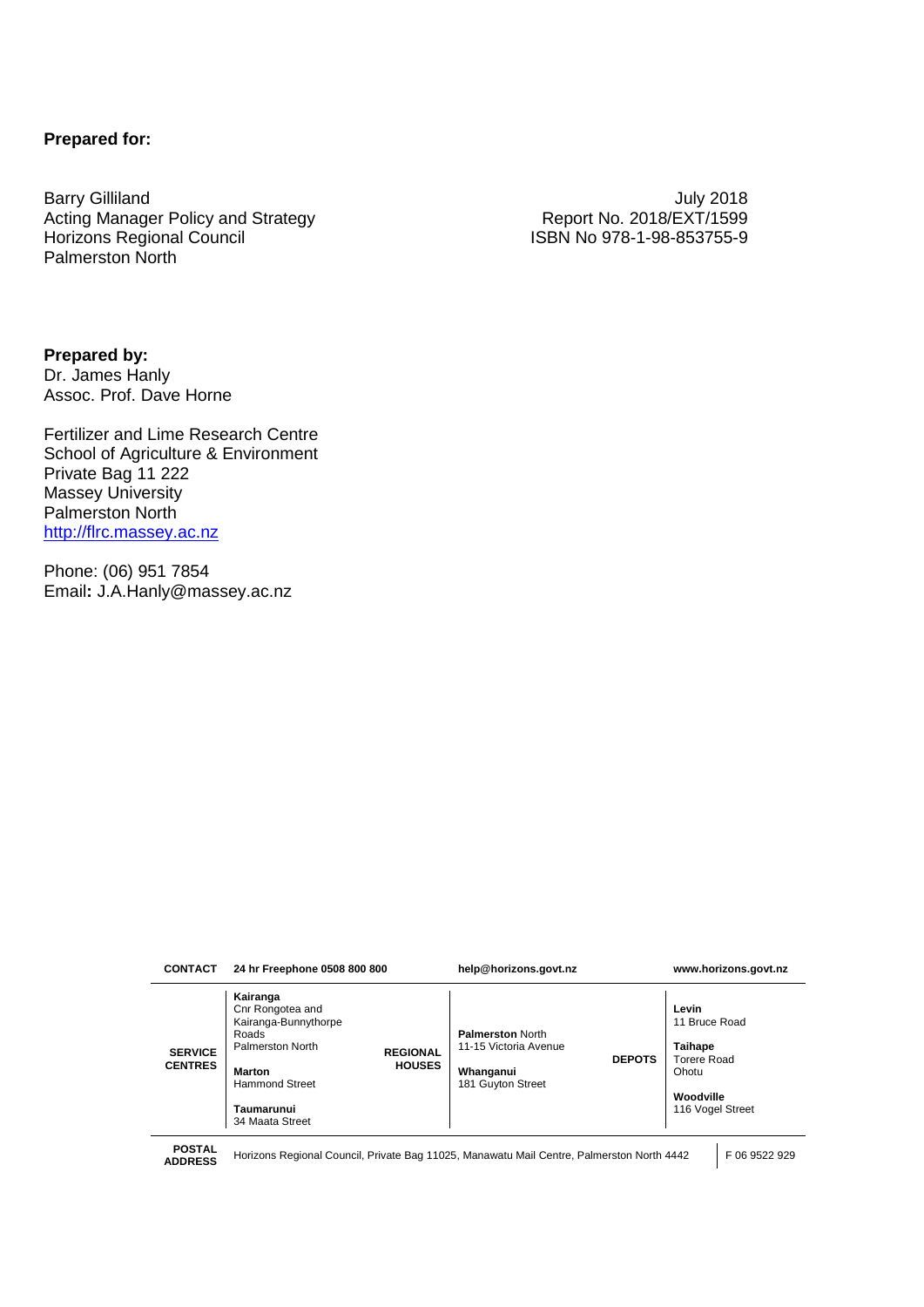

# *Sensitivity of values in Table 14.2 of the 'One Plan' to a change in the version of OVERSEER*<sup>Ò</sup>

*Part C: Updating the nitrogen (N) leaching maximums by LUC class using OVERSEER*<sup>®</sup> *version* 6.3.0 (2018)

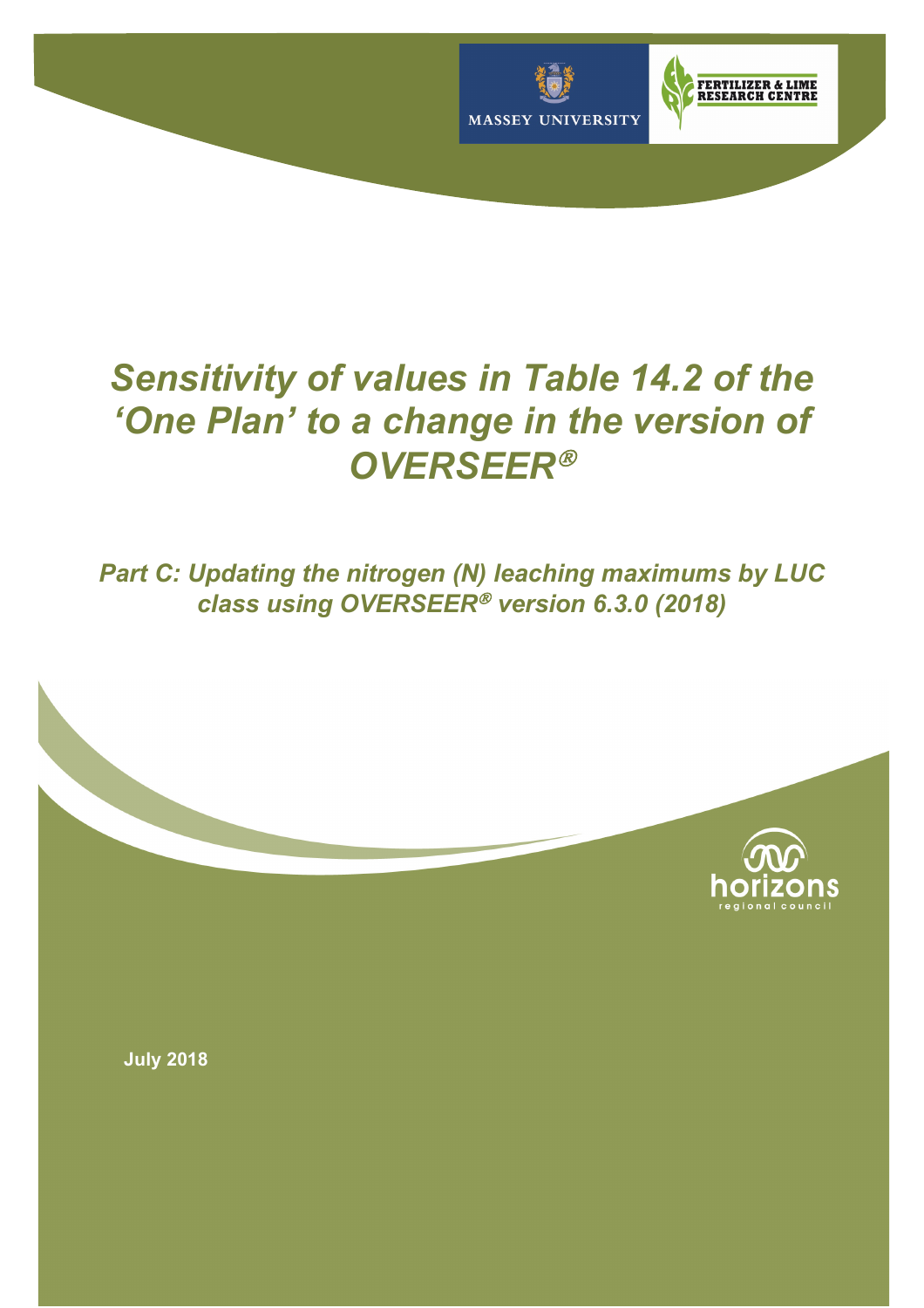### **Prepared for:**

Horizons Regional Council **Horizons** Regional Council Palmerston North

#### **Prepared by:**

Dr. James Hanly Assoc. Prof. Dave Horne

Fertilizer and Lime Research Centre School of Agriculture & Environment Private Bag 11 222 Massey University Palmerston North http://flrc.massey.ac.nz

Phone: (06) 951 7854 Email**:** J.A.Hanly@massey.ac.nz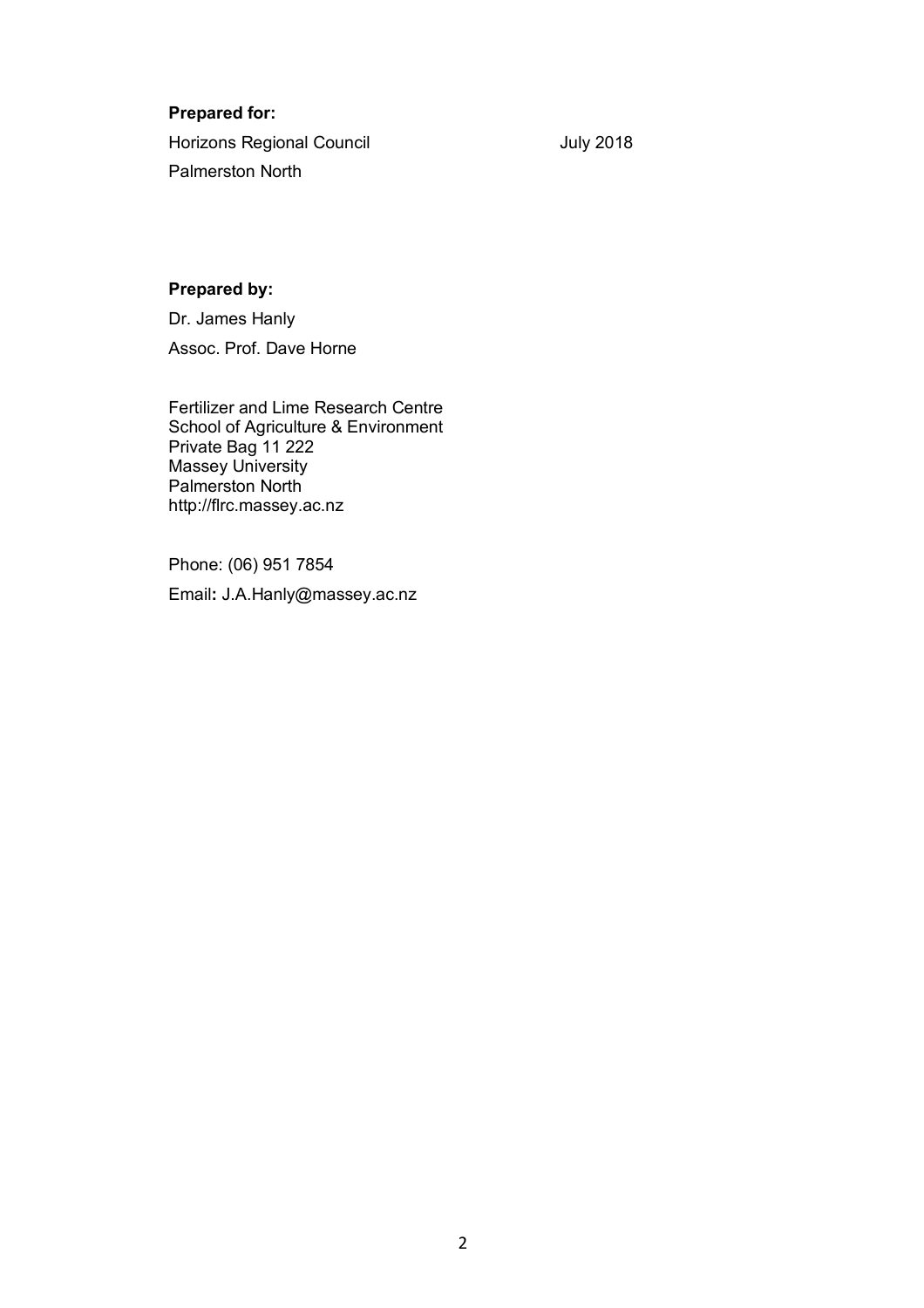#### **Introduction**

Horizons Regional Council commissioned the Fertilizer and Lime Research Centre (Massey University) to investigate the extent to which cumulative N leaching maximums, by Land Use Capability (LUC) Class in Table 14.2, of their One Plan, are affected by a change in the version of OVERSEER<sup>®</sup>, from v5.2.6 (2007 version) to v6.2.3 (2017 version), which was reported in Hanly et al., (2018a). This current report updates these values using OVERSEER<sup>®</sup> v6.3.0 (2018 version).

#### **Methods**

Details of the methods and assumptions used in the original analysis are provided in Hanly et al., (2018a). The same OVERSEER<sup>®</sup> files that were used to provide the N leaching maximums with OVERSEER<sup>®</sup> v6.2.3, using the v5.2.6 defaults, were opened with v6.3.0 to provide the new N leaching maximums for each LUC Class.

#### **Results**

The N leaching maximums obtained with OVERSEER<sup>®</sup> v6.2.3, using the v5.2.6 defaults, were 32.5 - 66.0% higher than the original One Plan Table 14.2 values (Table 2). Using v6.3.0 all the leaching maximums increased for LUC I to VII (Table 3). The largest increases were for LUC III to LUC VI, ranging from 4.7 kg N/ha for LUC III to 2.2 kg N/ha for LUC VI.

**Table 2**: Original and revised (v 6.2.3 using v5.2.6 defaults) N leaching maximums

|                 | LUC <sub>I</sub> | LUC II | LUC III | LUC IV | LUC <sub>V</sub> | LUC VI | LUC VII | <b>LUC VIII</b> |
|-----------------|------------------|--------|---------|--------|------------------|--------|---------|-----------------|
| Original        | 30               | 27     | 24      | 18     | 16               | 15     | 8       |                 |
| (v 5.2.6)       |                  |        |         |        |                  |        |         |                 |
| <b>Revised</b>  | 49.8             | 44.4   | 35.7    | 26.2   | 22.7             | 21.6   | 10.6    | $3.0*$          |
| (v 6.2.3)       |                  |        |         |        |                  |        |         |                 |
| v5.2.6 defaults |                  |        |         |        |                  |        |         |                 |
| Increase        | 66.0%            | 64.4%  | 48.8%   | 45.6%  | 41.9%            | 44.0%  | 32.5%   | 50.0%           |

\*Native trees (pines are 2.5 kg N/ha loss to water)

**(Correction: previous values were incorrectly reported as 3.3 kg N/ha for native trees and 2.7 kg N/ha for pines; Hanly et al. 2018a, 2018b)**

| Table 3: Original and revised (v6.3.0 using v5.2.6 defaults) N leaching maximums |  |  |  |
|----------------------------------------------------------------------------------|--|--|--|
|                                                                                  |  |  |  |

|                 | LUC I | LUC II | LUC III | LUC IV | LUC <sub>V</sub> | LUC VI | LUC VII | <b>LUC VIII</b> |
|-----------------|-------|--------|---------|--------|------------------|--------|---------|-----------------|
| Original        | 30    | 27     | 24      | 18     | 16               | 15     | 8       |                 |
| (v 5.2.6)       |       |        |         |        |                  |        |         |                 |
| <b>Revised</b>  | 50.7  | 45.1   | 40.4    | 29.4   | 25.0             | 23.8   | 11.3    | $3.0*$          |
| (v 6.3.0)       |       |        |         |        |                  |        |         |                 |
| V5.2.6 defaults |       |        |         |        |                  |        |         |                 |
| Increase        | 69.0% | 67.0%  | 68.3%   | 63.3%  | 56.3%            | 58.7%  | 41.3%   | 50.0%           |

\*Native trees (pines are 2.5 kg N/ha loss to water)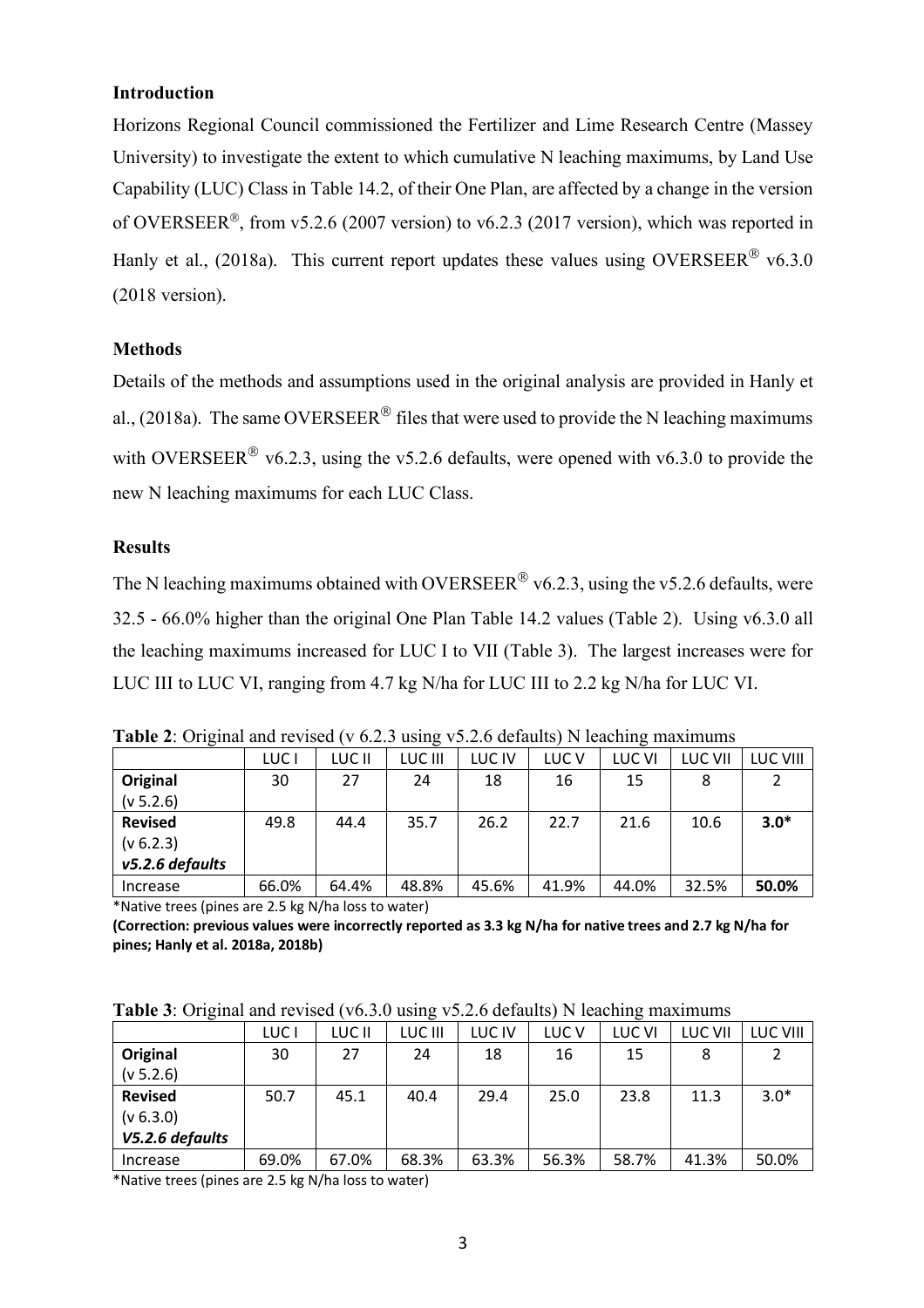#### **References**

- Hanly J, Hedley M, Horne D (2018a). Sensitivity of values in Table 14.2 of the 'One Plan' to a change in the version of OVERSEER<sup>®</sup>. *Part A: Recalculation of nitrogen (N) leaching maximums by LUC class using OVERSEER versions 5.2.6 (2007) and 6.2.3 (2017).* A report prepared by the Fertilizer and Lime Research Centre (Massey University) for Horizons Regional Council.
- Hanly J, Hedley M, Horne D (2018b). Sensitivity of values in Table 14.2 of the 'One Plan' to a change in the version of OVERSEER<sup>®</sup>. *Part B: Recalculation of the nitrogen (N) transmission coefficient using N loss to water estimates from the current version of*   $OVERSEER<sup>®</sup>(v6.2.3)$ . A report prepared by the Fertilizer and Lime Research Centre (Massey University) for Horizons Regional Council.